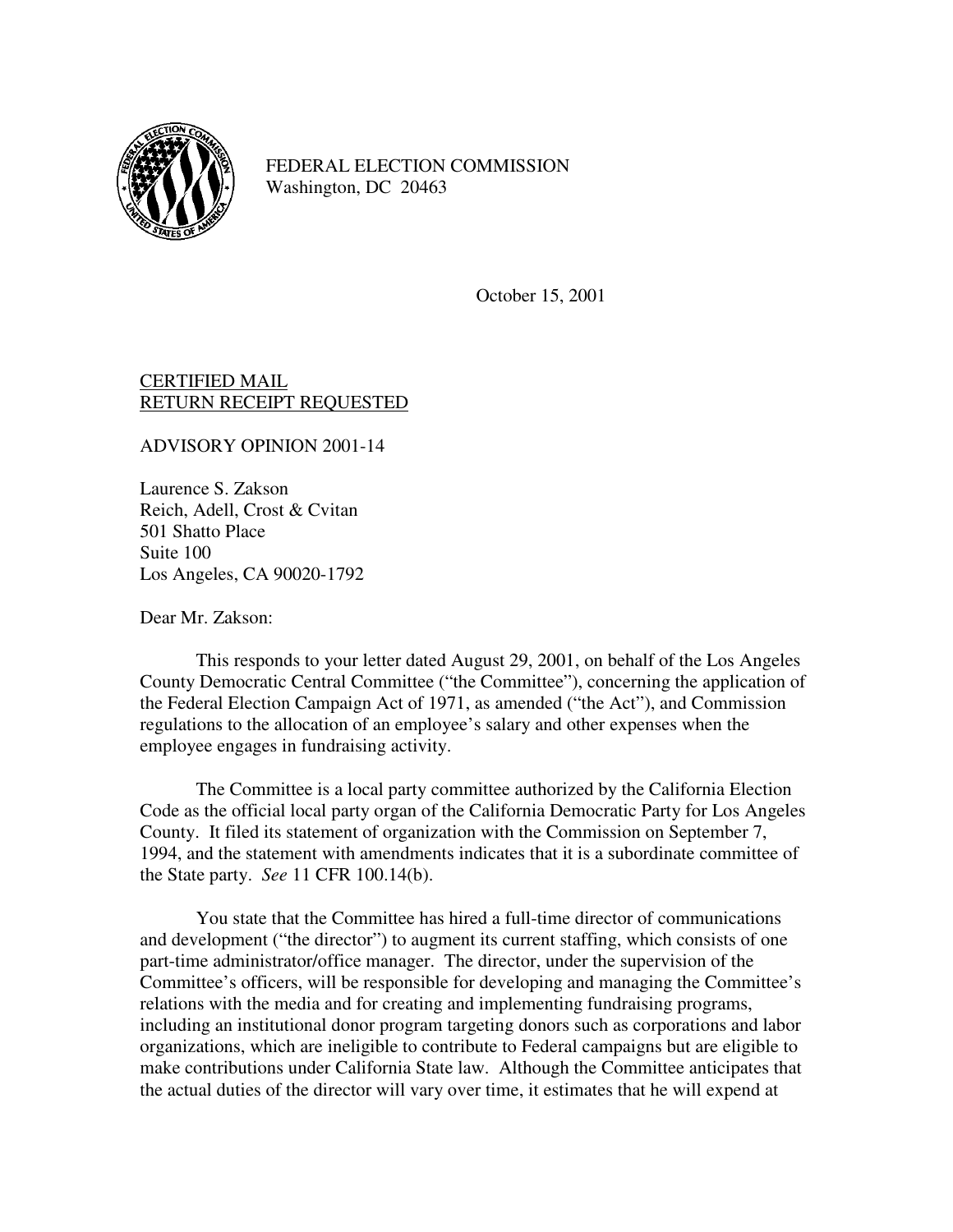l

least 75 percent of his time raising funds and the remaining time in connection with media relations.

The Committee proposes to pay the salary and fringe benefits of the director according to the four-part formula described below, which it has derived based on the allocation requirements of 11 CFR 106.5 and allocation methods approved in Advisory Opinions 1992-2 and 1994-37.<sup>1</sup> The Committee will pay the director's salary on a semimonthly basis from the Committee's Federal account, reimbursing that account from the non-Federal account within the first three business days of the next month. *See* 11 CFR  $106.5(g)(2)$ . The Committee proposes to estimate the appropriate allocation of the director's compensation based on the following formula:

(1) percentage of hours worked during the month on non-fundraising matters X (base salary plus payroll taxes) X ballot composition non-Federal percentage = non-Federal portion of compensation for nonfundraising matters

(2) percentage of hours worked during the month on non-fundraising matters X (base salary plus payroll taxes) X ballot composition Federal percentage = Federal portion of compensation for non-fundraising matters

(3) percentage of hours worked during the month on each fundraising matter X (base salary plus payroll taxes) X estimated non-Federal percentage of funds received for each fundraising matter = non-Federal portion of compensation for fundraising matters

(4) percentage of hours worked during the month on each fundraising matter X (base salary plus payroll taxes) X estimated Federal percentage of funds received for each fundraising matter = Federal portion of compensation for fundraising matters

Total compensation  $= 1$  plus 2 plus 3 plus 4

The Committee proposes to have the director complete a timesheet each month (copy attached) and submit it by the last day of the month. This timesheet will reflect the precise projects on which he worked that month. Additional transfers will be made 60

<sup>&</sup>lt;sup>1</sup> In Advisory Opinion 1992-2, the Commission permitted a national party committee to retroactively reallocate salaries and benefit amounts of staff members in the fundraising and direct mail divisions, i.e., employees who worked entirely on fundraising, from administrative costs to the direct costs of fundraising events and programs. (This re-allocation was allowed during the period of the first election cycle after the implementation of the revised allocation regulations when the Commission recognized that a brief period of adjustment was necessary for committees acting in good faith.) The requester inquired as to such employees only. Advisory Opinion 1994-37 did not address allocation by a party committee. Instead, it reviewed the allocation of various shared expenses between the Federal and non-Federal campaigns of the same candidate, including direct costs of a fundraising event. The opinion cautioned that the funds received method for fundraising events should not be extended to the other shared costs of the committees.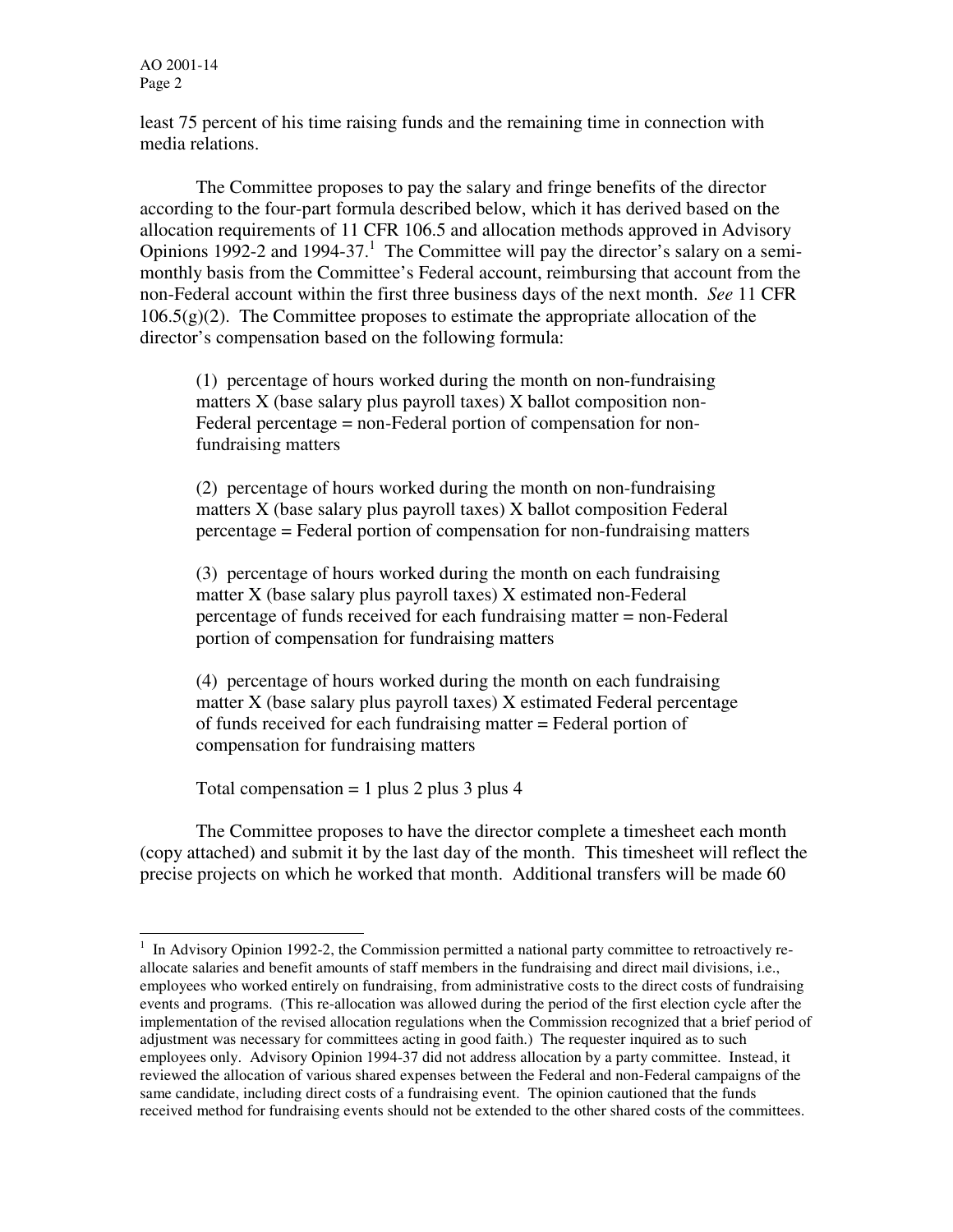days after the conclusion of each fundraising program or event to ensure that allocations match the actual results of the fundraising program. *See* 11 CFR 106.5(f)(2).

The Committee proposes to pay for the director's health insurance and cellular telephone monthly expenses from the Federal account and reimburse that account from the non-Federal account, based on the same estimated formula as is used to determine salary allocation. Additional transfers will take place 60 days after the conclusion of each fundraising program or event to ensure that allocations match the actual results of the fundraising program.

## *Applicable regulations*

 Commission regulations provide that party committees that make disbursements in connection with Federal and non-Federal elections "shall make those disbursements entirely from funds subject to the prohibitions and limitations of the Act, or from accounts established pursuant to 11 CFR 102.5," which provides for the establishment of Federal and non-Federal accounts. 11 CFR 106.5(a), 102.5(a).

Party committees that establish separate Federal and non-Federal accounts shall allocate specific categories of expenses between those two accounts according to section 106.5. These categories include: (i) administrative expenses, "including rent, utilities, office supplies, and salaries, except for such expenses directly attributable to a clearly identified candidate"; and (ii) direct costs of fundraising programs or events by one committee to collect funds for both Federal and non-Federal electoral purposes, including "disbursements for solicitation of funds and for planning and administration of actual fundraising events." 11 CFR 106.5(a)(2)(i) and (ii).<sup>2</sup>

Committees with separate Federal and non-Federal accounts are required to pay the expenses of mixed Federal and non-Federal activities either: (i) entirely from the Federal account with a transfer of funds to the Federal account from a non-Federal account to cover the non-Federal share; or (ii) from a separate allocation account into which funds from the Federal and non-Federal accounts are deposited solely to pay the allocable expenses of mixed activity. 11 CFR  $106.5(g)(1)(i)$  and (ii). Funds from the Federal and non-Federal account will be transferred in amounts proportionate to the Federal and non-Federal share of each allocable expense. With the exception of transfers made pursuant to the adjustment of the fundraising ratio required under 11 CFR 106.5(f)(2) and described below, such transfers must be made no more than 10 days before, and no more than 60 days after, the payments for which they are designated are made. 11 CFR 106.5(g)(2)(ii).

<sup>&</sup>lt;sup>2</sup> The other categories are (iii) State and local party activities exempt from the definition of contribution and expenditure under 11 CFR 100.7(b)(9), (15) and (17), and 100.8(b)(10), (16), and (18) where such activities are conducted in conjunction with non-Federal activities; and (iv) expenses for generic voter drives that include outreach to the general public urging actions such as voter registration, voting, or supporting candidates of a particular party (or associated with a particular issue) without mentioning a specific candidate. 11 CFR  $106.5(a)(2)(iii)$  and (iv).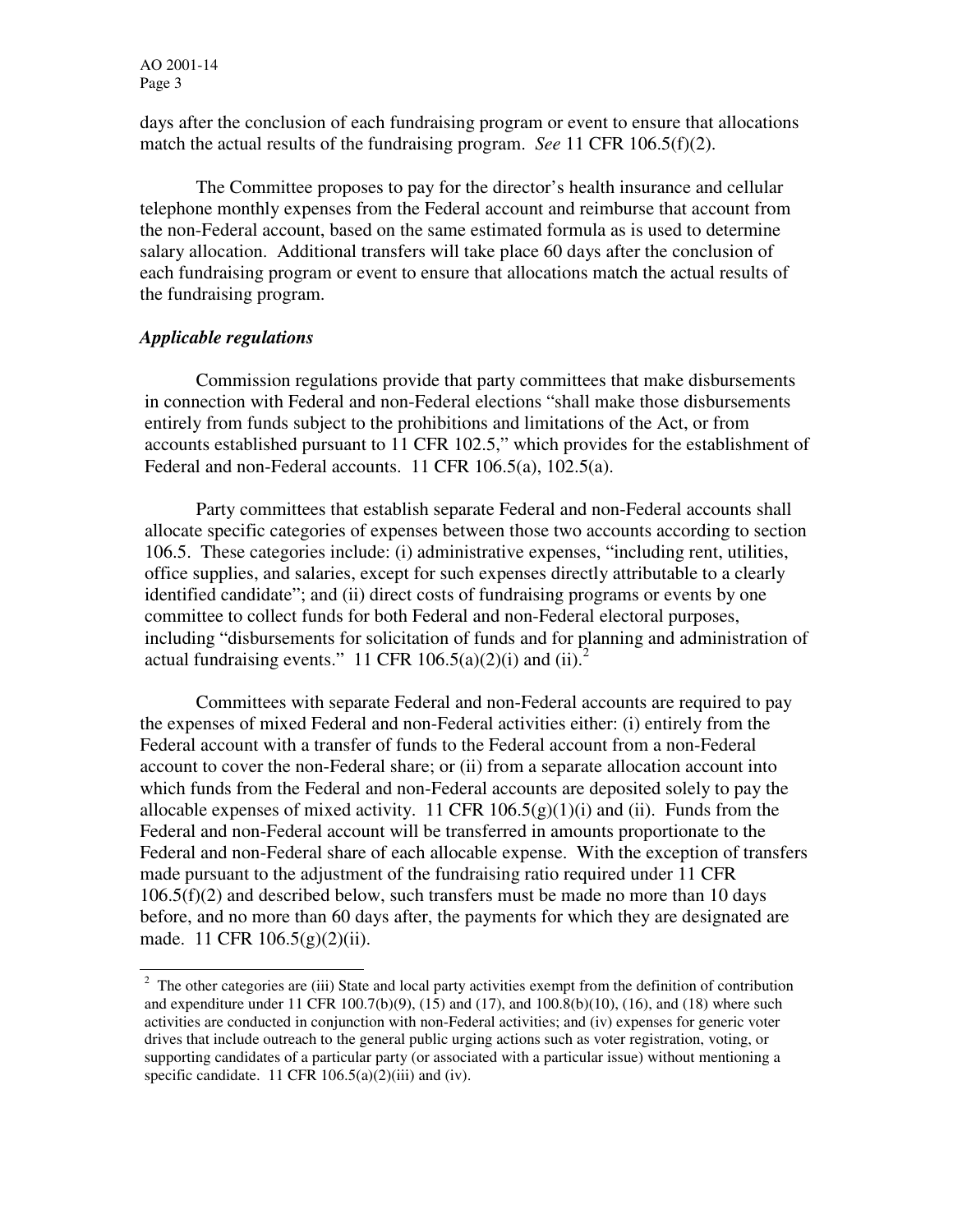l

All administrative expenses must be allocated between Federal and non-Federal accounts, if incurred by a committee that makes disbursements in connection with both Federal and non-Federal elections and that chooses to pay any portion of such disbursements from its non-Federal accounts. *Methods of Allocation Between Federal and Non-Federal Accounts; Payments; Reporting*, 55 Fed. Reg. 26058, 26063 (June 26, 1990). State and local party committees are required to allocate their administrative expenses using the "ballot composition method." 11 CFR 106.5(d). Under this method, committees determine their ballot composition ratios at the start of the election cycle "based on the ratio of federal offices expected on the ballot to total federal and nonfederal offices expected on the ballot in the next general election to be held in the committee's state or geographic area." 11 CFR  $106.5(d)(1)(i)$ . The regulations list the relevant Federal and State offices and explain how they should be counted for purposes of the ratio. The regulations also provide that local party committee ratios may include "a maximum of two additional non-federal offices if any partisan local candidates are expected on the ballot in any regularly scheduled election during the two-year congressional election cycle," as well as an additional, generic non-Federal point. 11 CFR 106.5(d)(1)(ii).

 Fundraising costs, however, must be allocated on a different basis, i.e., on the basis of the particular event or program. A party committee allocates the direct costs of each fundraising event or program if both Federal and non-Federal funds are collected by that one committee through such program or event. (This is not to be confused with joint fundraising events conducted by more than one committee.) 11 CFR 106.5(f); 55 Fed. Reg. at 26065. The committee must allocate its fundraising costs based on the ratio of funds received into its Federal account to its total receipts from each fundraising program or event. 11 CFR 106.5(f)(1).

Each program or event has its own ratio. Prior to each program or event, the committee estimates this ratio based on its reasonable prediction of its Federal and non-Federal revenue for the program or event, and any fundraising disbursements made prior to the actual program or event will reflect this ratio. 11 CFR  $106.5(f)(1)$ . The committee adjusts its ratio no later than 60 days following each such program or event to reflect the actual ratio of funds received. If the non-Federal account has paid more than its share, the committee must transfer funds from its Federal to its non-Federal account, as necessary, to reflect the adjusted ratio. If the Federal account has paid more than its share, the committee may transfer funds from its non-Federal to its Federal account to reflect the adjusted ratio, and such a permitted transfer must occur within 60 days of the program or event. 11 CFR 106.5(f)(2).<sup>3</sup> The regulations explain that, in the case of a telemarketing or direct mail campaign, the "date" for the program is the last day of the telemarketing campaign, or the date on which the final direct mail solicitations are made. 11 CFR 106.5(f)(2).

 $3$  The first ratio must be noted in the committee's report for the period in which the first disbursement is made for the program or event. The committee must make note of any adjustment in the ratio and the transfers in its report for any period in which the transfer was made, and report the date of the program or event that serves as the basis for the transfer. 11 CFR  $106.5(f)(1)$  and (2).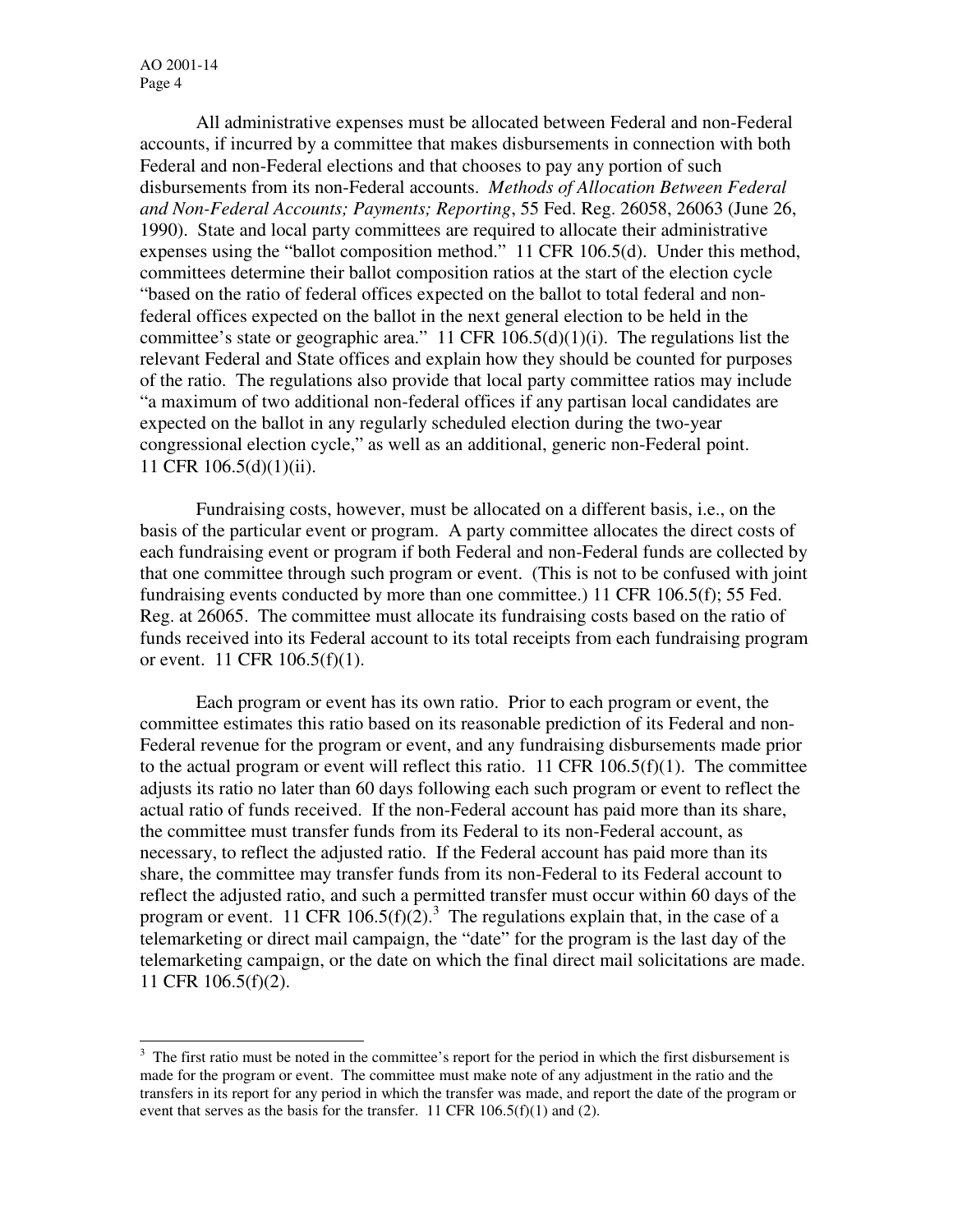## *Analysis*

-

 The category of "salaries" is a specifically listed example of an administrative expense. 11 CFR  $106.5(a)(2)(i)$ . As such, the salary of a party employee would normally be allocated pursuant to the ballot composition formula. Nevertheless, in defining the direct costs of fundraising in the context of the allocation regulations, the Commission includes planning and administration of actual fundraising events. *See* 11 CFR  $106.5(a)(2)(ii)$ . The compensation by the Committee for the time that the director spends on discrete mixed (i.e., Federal/non-Federal) fundraising events or programs could be included in the expenses for the planning and administration of events and thus would be a direct cost of fundraising. This compensation would include both the salary and health insurance premiums attributable to that time. The cellular phone expenses incurred by the director that relate to a discrete mixed fundraising event or program may also be included as an allocable direct fundraising cost. Under the circumstances presented, the Committee may take the percentage of the monthly hours that will be apportioned for salary and health premiums to a discrete mixed fundraising event or program and apply it to the monthly cell phone charges to determine the phone expenses for that program or event. The Committee should then apply the Federal/non-Federal ratio of the program or event to the phone expenses for the program or event (including the adjusted ratio when that is appropriate). $\frac{4}{3}$  (Any phone charges that are not attributable to the activities of the Committee should be omitted from any cost or allocation determination.)

Any expenses for the director's time (salary and insurance premiums) and cellular phone usage that defray costs of events or programs to raise funds for the Federal accounts only would not be allocable under the circumstances you present, but would have to be paid only from a Federal account. *See* Advisory Opinion 1992-2. Any expenses for the director's time and cellular phone usage that defray costs of programs or events to raise funds for non-Federal accounts only may be paid entirely from non-Federal accounts. Any expenses for the director's time or cellular phone usage that pertain to the subject of fundraising, but do not relate to any discrete program or event, should be allocated as administrative expenses under the ballot composition formula.<sup>5</sup> *See* Advisory Opinion 1992-2. The costs of the remaining activities of the director, which are media relations activities, should be allocated as administrative expenses under the ballot composition formula.

 The proposed formula for determining the estimated allocation of the director's salary, health insurance premiums, and phone expenses appears to be appropriate, subject

<sup>&</sup>lt;sup>4</sup> The permission granted in this opinion does not extend beyond the Committee's costs specified in the opinion. An apportionable part of the employee's salary and fringe benefits and cell phone costs are allocable as direct fundraising costs under these circumstances because they would be a direct reflection of time used for the planning and administration of a specific event or program (as well as for solicitations for the event or program). *See* 11 CFR 106.5(a)(2)(ii). It is unlikely that other administrative costs listed in 11 CFR  $106.5(a)(2)(i)$  would be treatable as allocable direct fundraising costs, unless specific circumstances could establish a similar direct relationship to the costs of a fundraising event or program.

<sup>&</sup>lt;sup>5</sup> This would be the case unless the circumstances indicate that the expense would be more properly allocable as an exempt activities cost or a generic voter drive cost, or as an expenditure or disbursement on behalf of one or more Federal or non-Federal candidates. *See* 11 CFR 106.5(a)(2)(iii) and (iv), and 106.1(a).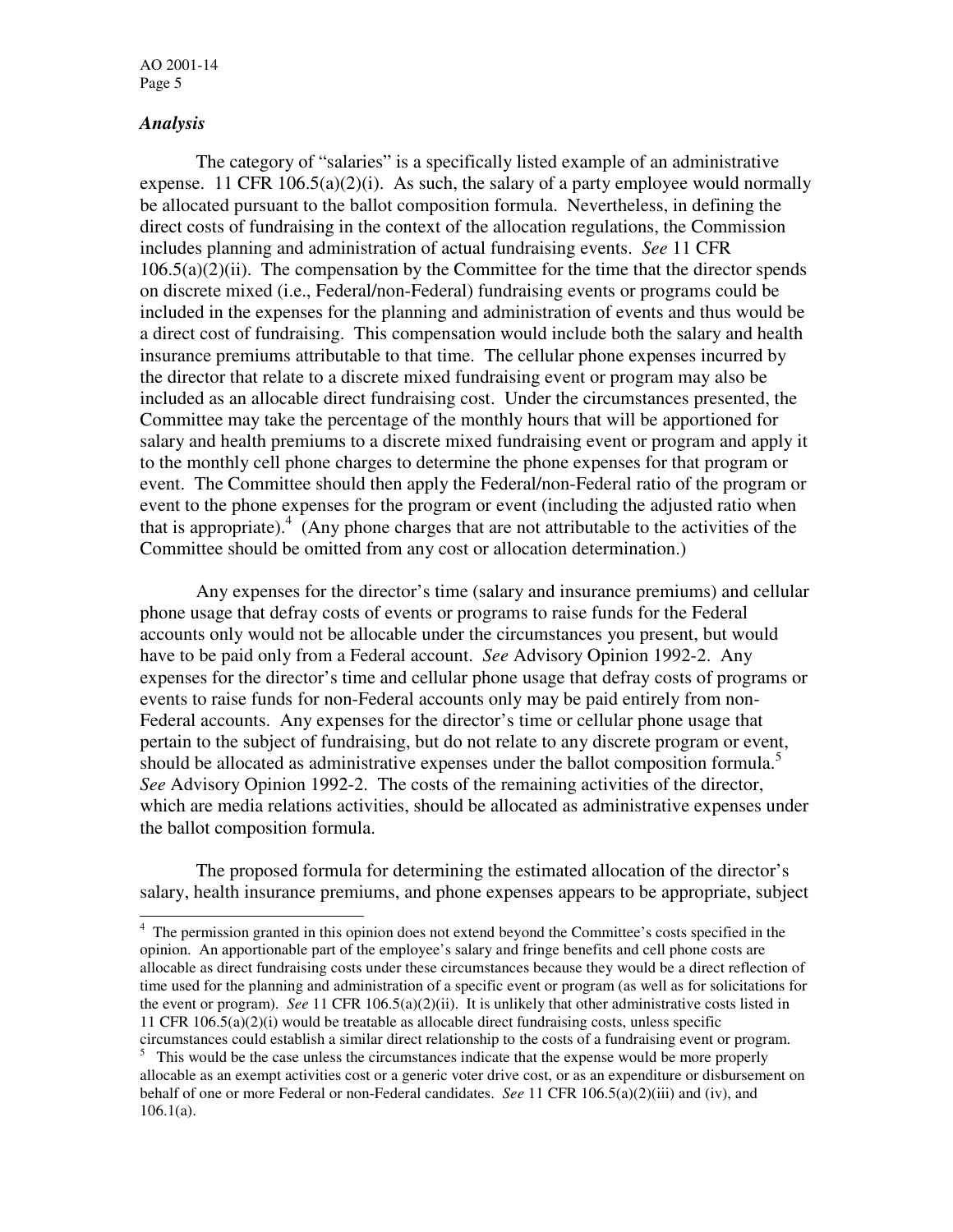to the conditions just described above. The Commission assumes that the formula would be applied as described in the following example. (For ease of illustration, this example may be simpler than the wide variety of expenses for activities, programs, or events of the Committee and the related time and costs for them.) The example will use amounts for only salary plus payroll taxes (without health insurance and cellular phone amounts). Assume that the total is \$6,000 per month, that he worked 150 hours in the month, and that he spent 60 hours on a fundraising event ("the event"), 60 hours on a fundraising program ("the program"), and 30 hours on media relations. The Commission will also assume a prediction that 20 percent of the event's receipts will be for the Federal account and 80 percent for the non-Federal account; a prediction that the Federal and non-Federal account would each receive 50 percent of the proceeds for the program; and that the ballot composition formula resulted in a one-third Federal and two-thirds non-Federal split.<sup>6</sup>

- (1) *For media expenses payable from the non-Federal account* the formula would be .2 or 20% (representing the ratio of 30 hours/150 hours)  $X$  \$6,000  $X$ two–thirds which equals *\$800*.
- (2) *For media expenses payable from the Federal account -* the formula would be .2 (or 20%) X \$6,000 X one-third which equals *\$400*.
- (3) *For the event expenses payable from the non-Federal account* the formula would be .4 (or 40%) X \$6,000 X .8 (or 80%) which equals \$1,920. *For the program expenses payable from the non-Federal account* – the formula would be .4 (or 40%) X \$6,000 X .5 (or 50%) which equals \$1,200. Thus, total non-Federal account fundraising expenses equal *\$3,120*.
- (4) *For the event expenses payable from the Federal account* the formula would be .4 (or 40%) X \$6,000 X .2 (or 20%) which equals \$480. *For the program expenses payable from the Federal account* – the formula would be .4 (or 40%) X \$6,000 X .5 (or 50 %) which equals \$1200. Thus, total Federal account fundraising expenses would be *\$1,680*.

Total compensation =  $$800 + $400 + $3,120 + $1,680 = $6,000$ 

 The above example illustrates how the method proposed would lawfully reflect the application of the administrative and fundraising allocation determinations set out in 11 CFR 106.5, including the estimated ratios prior to fundraising events and programs. Consistent with 11 CFR 106.5(f)(2), the Committee's proposal also provides for an adjustment of the ratio and the appropriate transfer of funds within 60 days of the close of

l <sup>6</sup> Schedule H1 of the Committee's 2001 mid-year report discloses a ballot composition split in the 2001-2002 cycle of 11 percent Federal and 89 percent non-Federal (one Federal point and eight non-Federal points). The H1 schedules on the reports filed for the 1999-2000 cycle indicate a ballot composition split of 37.5 percent Federal and 62.5 percent non-Federal (three Federal points and five non-Federal points).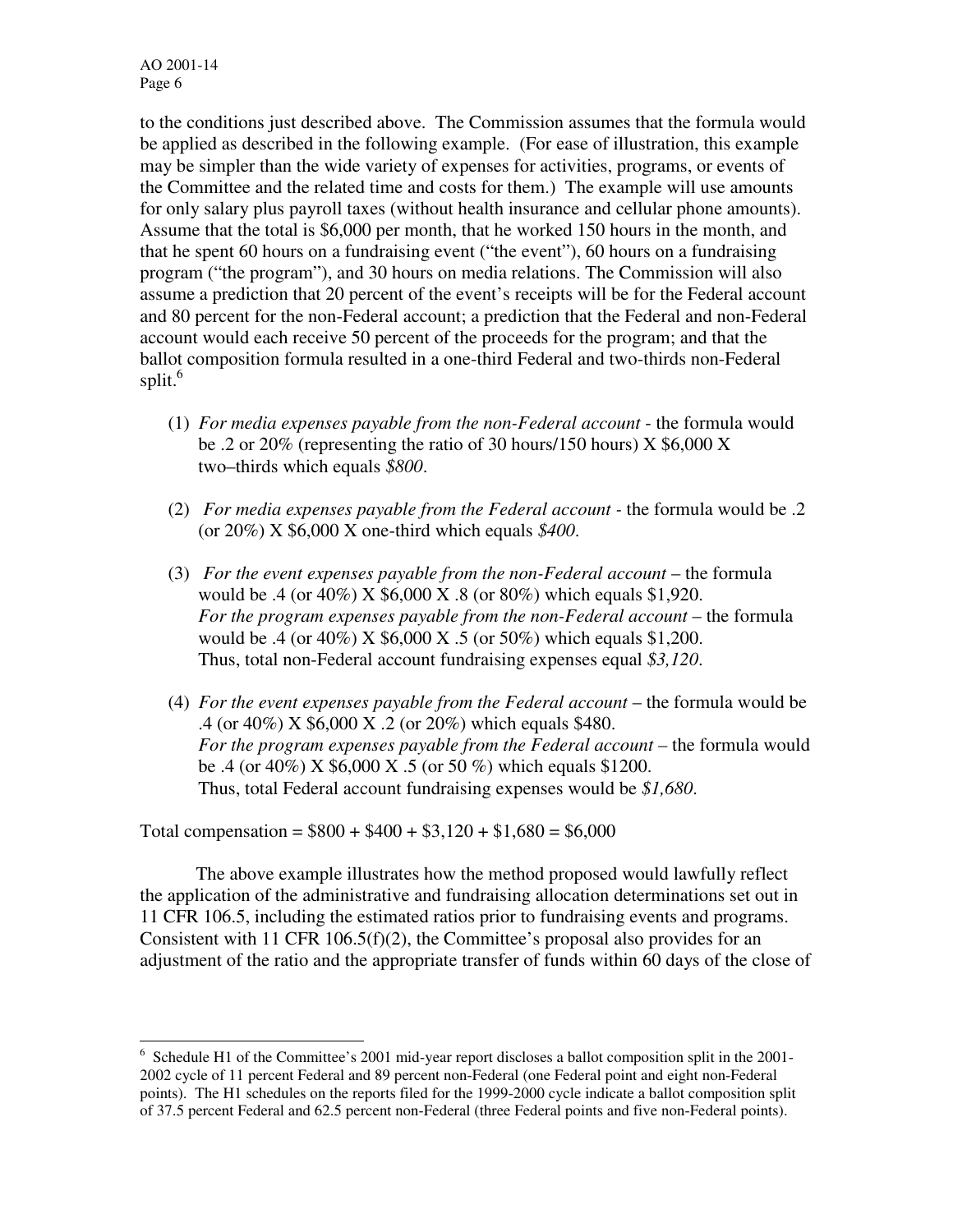the event.<sup>7</sup> The Committee should also report in the manner prescribed in that regulation. See footnote 3. In addition, the Commission notes that the proposed time sequences for Committee transfers from the non-Federal to the Federal account would comply with 11 CFR 106.5(g)(2).<sup>8</sup>

This response constitutes an advisory opinion concerning the application of the Act, or regulations prescribed by the Commission, to the specific transaction or activity set forth in your request. *See* 2 U.S.C. §437f.

Sincerely,

(signed)

 Danny L. McDonald Chairman

Enclosures (AOs 1994-37 and 1992-2)

<sup>&</sup>lt;sup>7</sup> The Commission notes that, consistent with the prescriptions in 11 CFR 106.5(f)(2), the Committee's fundraising programs, such as phone or mail programs, must have beginning and ending dates, rather than open-ended, ongoing durations.

<sup>&</sup>lt;sup>8</sup> You state that, prior to the Commission's issuance of an advisory opinion, the Committee will assign the director exclusively to fundraising duties and will attribute his salary, health insurance premiums, and cellular telephone bill to various fundraising projects using the funds received method described in 11 CFR 106.5(f). The Commission cautions that such expenses must reflect time spent on discrete programs or events and that time spent on matters not attributable to a specific program or event should be allocated as administrative costs. *See* Advisory Opinion 1992-2. (See also footnote 5.)